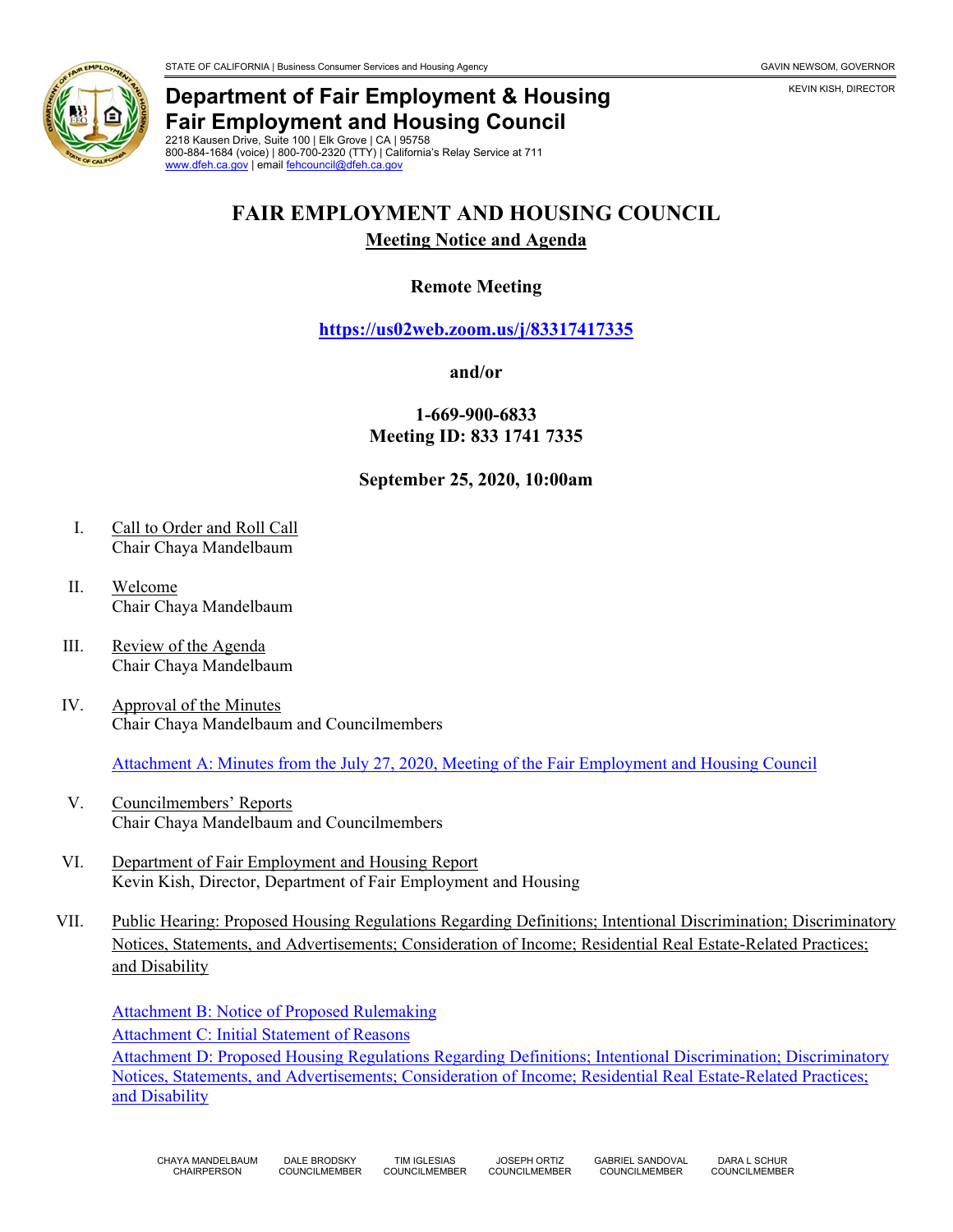VIII. Consideration of Modifications to Employment Regulations Regarding Harassment Prevention Training Chair Chaya Mandelbaum and Councilmember Gabriel Sandoval

[Attachment E: Modified Text of Proposed Employment Regulations Regarding Harassment Prevention Training](https://www.dfeh.ca.gov/wp-content/uploads/sites/32/2020/09/Attachment-E-Modifications-EmploymentRegulationsRegardingHarassmentPreventionTraining.pdf)

- A. Discussion by Council
- B. Public Comment
- C. Action by Council
- IX. Update from Government Code Section 11135 Regulations Subcommittee Councilmembers Dale Brodsky and Dara Schur
	- A. Discussion by Council
	- B. Public Comment
- X. Update from Criminal History & Employment Hearing Subcommittee Chair Chaya Mandelbaum and Councilmember Gabriel Sandoval
	- A. Discussion by Council
	- B. Public Comment
- XI. Update from Criminal History & Work Opportunity Tax Credit Subcommittee Councilmembers Joseph Ortiz and Gabriel Sandoval
	- A. Discussion by Council
	- B. Public Comment
- XII. Guest Speakers

Aditi Fruitwala, ACLU of Southern California; Elizabeth Kristen and Nora Cassidy, Legal Aid at Work; Ting Su, Eagle Rock Brewery; Ashley Louise and Claire Wasserman, Ladies Get Paid

Attachment F: "Unruh Act – [Compelling Societal Interest" Memo and PowerPoint](https://www.dfeh.ca.gov/wp-content/uploads/sites/32/2020/09/Attachment-F-UnruhAct-CompellingSocietal_InterestMemoPowerPoint.pdf)

XIII. Consideration of Changes Without Regulatory Effect to the California Family Rights Act Regulations Chair Chaya Mandelbaum and Councilmember Dale Brodsky

[Attachment G: Changes Without Regulatory Effect to the California Family Rights Act Regulations](https://www.dfeh.ca.gov/wp-content/uploads/sites/32/2020/09/Attachment-G-ChangesWithoutRegulatoryEffect_CaliforniaFamilyRightsActRegulations.pdf)

- A. Discussion by Council
- B. Public Comment<br>C. Action by Council
- Action by Council
- XIV. Discussion Regarding Additional Subcommittee Assignments Chair Chaya Mandelbaum and Councilmembers
	- A. Discussion by Council
	- B. Public Comment
	- C. Action by Council
- XV. Further Public Comment
- XVI. Adjournment